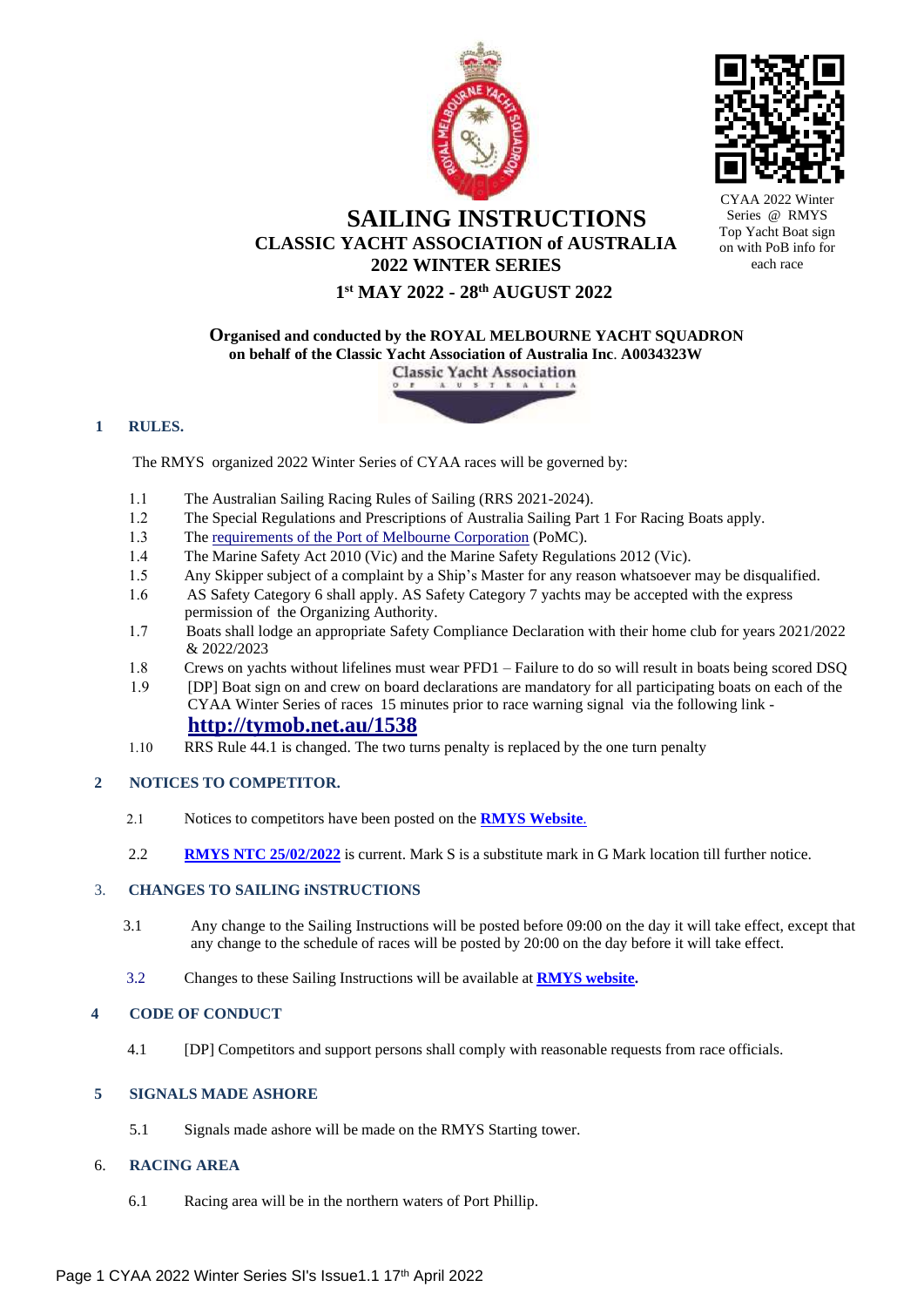# **7. SIGNING ON**

- 7.1 [DP] All boats shall report their intention to start the race via the following link **[http://tymob.net.au/15](http://tymob.net.au/1538)38** .
- 7.2 Boats not indicating their intention to start by 15 minutes prior to the scheduled start will be deemed not starting.
- 7.3 A boat that retires from this race shall notify the RMYS race committee at the first reasonable opportunity by VHF Channel 72.

# **8 THE START.**

- 8.1 Races starting at the RMYS Tower will use lights in lieu of flags. RMYS Tower Starting [procedure](https://www.rmys.com.au/wp-content/uploads/2020/10/Combined-Start-LightsV3.pdf) for [combined](https://www.rmys.com.au/wp-content/uploads/2020/10/Combined-Start-LightsV3.pdf) divisions or pursuit starts
- 8.2 Races starting with RMYS or RYCV Race Committee boats in the vicinity of Kerford Road pier will use international flags for starting procedures and course number notification.
- 8.3 The race will be started using RRS 26 with the warning signal made five minutes before the starting signal.
- 8.4 The RMYS Tower Start line is a line between the vertical line on the centre of the western face (breakwater) race tower and RMYS mark A.
- 8.5 The RMYS or RYCV race committee vessel starting line is between the signal mast displaying a plain orange flag on the race committee vessel at the starboard end and the course side of the port-end starting mark. (An orange inflatable mark.)
- 8.6 The Race committee may use a countdown sequence for the start on Channel 72.
- 8.7 A boat starting later than 10 minutes after her starting signal will be scored Did Not Start without a hearing. This changes rule Appendix A5.

## **9 THE COURSES.**

- 9.1 RMYS Courses will be used of the 2022 Winter Series of races. Descriptions of the RMYS [Squadron](https://www.rmys.com.au/wp-content/uploads/2020/10/Course-list-27-Oct-2020.pdf) [courses are available for download at this link,](https://www.rmys.com.au/wp-content/uploads/2020/10/Course-list-27-Oct-2020.pdf) A copy of these RMYS courses are displayed on page 4 of these sailing instructions.
- 9.2 The selected course for this race shall be announced 15 minutes before the scheduled start time on channel 72 and displayed by lighted numerals on the RMYS Race Tower or by flag numerals from the RMYS or RYCV Committee boat.

# **10. MARKS**

- 10.1 [Location](https://www.rmys.com.au/wp-content/uploads/2020/07/Race-Marks-Chart-A3.pdf) of RMYS marks can be downloaded from this link. Details are also in included in the RMYS Sailing Instruction Booklet Version 6. 2018 -2020.
- 10.2 RMYS Mark H is not part of the starting or finishing procedure for any course allocated for CYAA races.

## **11 OBSTRUCTIONS**

11.1 St. Kilda Breakwater and RMYS Mark H.

# **12 SHORTENING or ABANDONING RACE AFTER START**

- 12.1 The race committee may shorten or abandon this race in accordance with RRS.
- 12.2 When code flag S is displayed on a RMYS Race tower or committee vessel signal mast, The finish is between the adjacent rounding mark and the RMYS Race tower or committee vessel and passed through in the same direction as leaving the previous rounding mark of the allocated course.

#### **13 THE FINISH.**

- 13.1 The finishing line for RMYS Tower races will be a line between the vertical line on centre of the western face of the RMYS race tower and mark A.
- 13.2 The finishing line for committee boat races will be the race committee vessel displaying a blue flag at the starboard end and the port end finishing mark.
- 13.3 [DP] A boat no longer racing shall promptly clear the finish area and not interfere with another boat that is racing

### **14 PENALTY SYSTEM**

14.1 For Classic Yachts RRS 44.1 is changed so that the Two-Turns Penalty is replaced by the One-Turn Penalty.

## **15 TIME LIMIT**

 The time limit for all races in this series shall be 180 minutes after the actual start. Boats crossing the finish line after this time has expired will be scored DNF.

### Page 2 CYAA 2022 Winter Series SI's Issue1.1 17th April 2022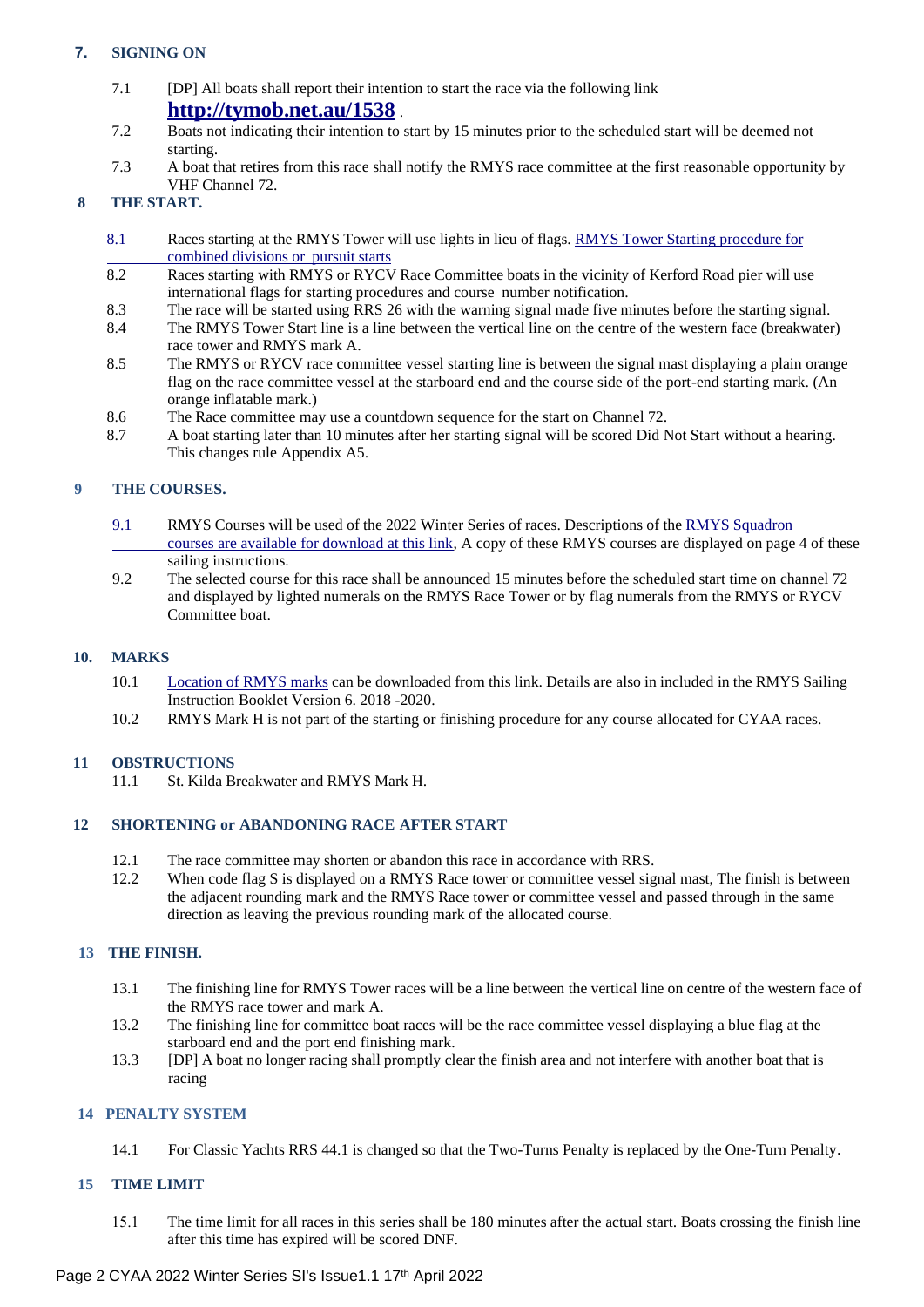15.2 At the expiry of the time limit, the RMYS Race Officer may advise on channel 72 that the time limit for the race has expired.

#### **16 PROTESTS AND REQUESTS FOR REDRESS**

- 16.1 Protests or Requests for redress shall be notified to a RMYS Race Official within two hours of the protesting yacht's finishing time and lodged in writing on the proscribed form by 11:00am the following Monday.
- 16.2 Protests and request for redress will be heard at RMYS, Pier Road, St Kilda 3182 at a time set by RMYS.<br>16.3 The protest committee will consist of two members of the organising club and one member the Classic Ya
- 16.3 The protest committee will consist of two members of the organising club and one member the Classic Yacht Association of Australia.

### **17. SCORING.**

- 17.1 The scoring system is the Low Point System with modifications in accordance with the Notice of Race.
- 17.2 Series Aggregate Points will be allocated for the best corrected time performance based on each series entry starter's actual on course elapsed time after passing through the allocated course finish line for each race of this series.

## **18. SAFETY.**

- The race will start and continue at the Race Directors discretion. Upper wind limit for classic yacht racing is a sustained wind strength of 25 knots.
- 18.2 A boat that retires from the race is requested to notify the RMYS race committee as soon as possible on VHF Channel 72

### **19 OFFICIAL BOATS**

19.1 Official RMYS and RYCV Race Committee vessels will display their home club burgee.

#### **20. RADIO COMMUNICATION.**

- 20.1 The RMYS Race Committee will monitor VHF radio channel 72.<br>20.2 Skippers are required to maintain a dual listening watch on VHF
- Skippers are required to maintain a dual listening watch on VHF Channels 72, 12 and 16 before, during and after racing.
- 20.3 Except in an emergency a boat shall neither make radio transmissions while racing nor receive radio communications not available to all boats. This restriction also applies to mobile telephones.
- 20.4 [DP] All boats, without exception, shall carry a VHF radio capable of receiving and transmitting on Channels 12, 16 and 72. .
- 20.5 If calls to the race committee on channel 72 receive no response VHF Channel 16 is to be used to establishsh communication and for switching over to an agreed working channel.

#### **21 RISK STATEMENT**

 RRS 3 states: 'The responsibility for a boat's decision to participate in a race or to continue to race is hers alone.' By participating in this event each competitor agrees and acknowledges that sailing is a potentially dangerous activity with inherent risks. These risks include strong winds and rough seas, sudden changes in weather, failure of equipment, boat handling errors, poor seamanship by other boats, loss of balance on an unstable platform and fatigue

resulting in increased risk of injury. **Inherent in the sport of sailing is the risk of permanent, catastrophic injury or death by drowning, trauma, hypothermia or other causes.**

#### **22. INSURANCE**

- 22.1 Each participating boat shall be insured with valid third party liability insurance with a minimum cover of \$10,000,000 per incident or the equivalent.
- **23 FURTHUR INFOMATION RMYS Race Officer [peter.costolloe@gmail.com](mailto:peter.costolloe@gmail.com)**